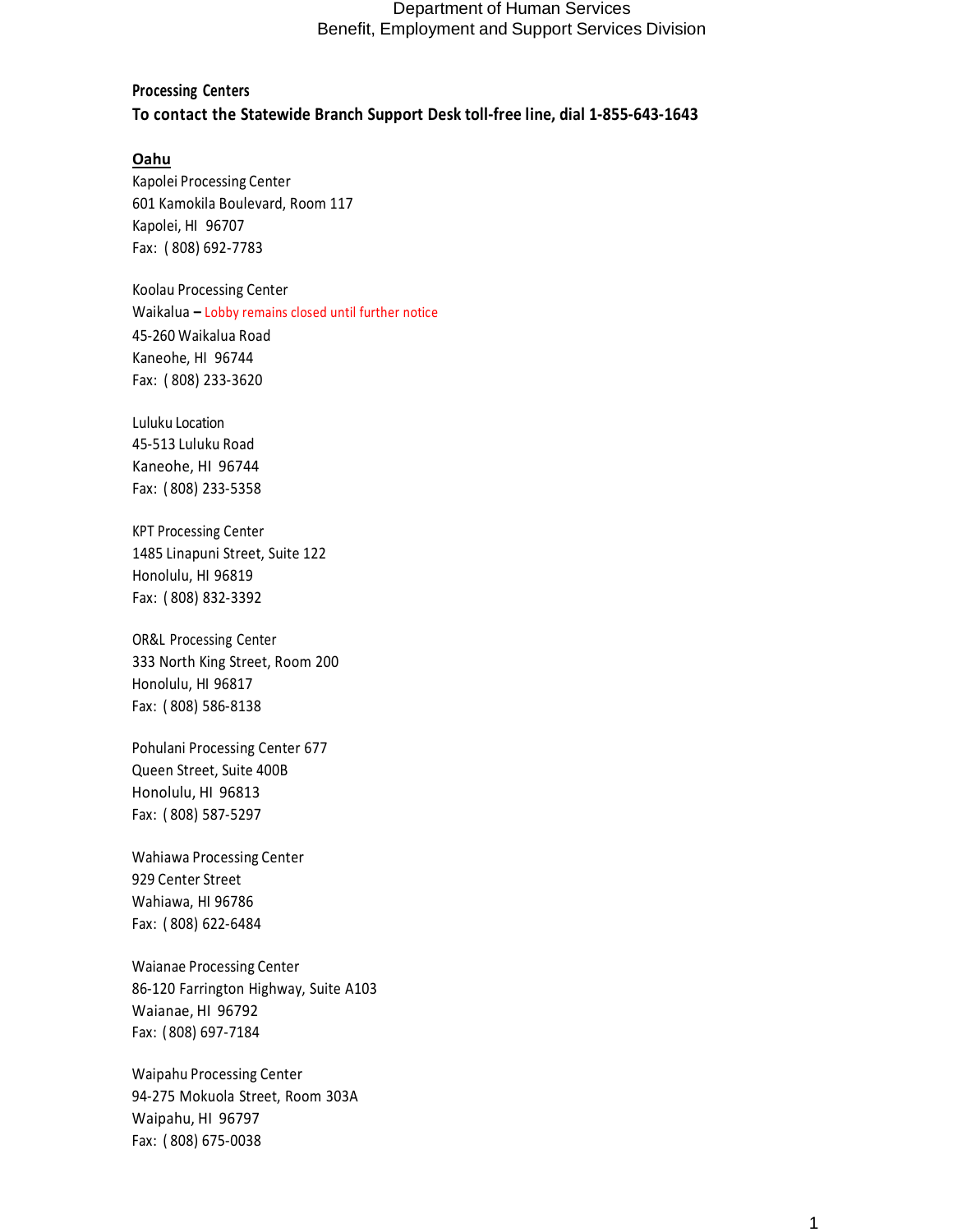#### **Kauai**

Kauai Processing Center Former Lihue Courthouse Building 3059 Umi Street, Room A110 Lihue, HI 96766 Fax: (808) 335-8446

### **Maui County**

Maui Processing Center State Building 54 High St. #125 Wailuku, HI 96793 Fax: (808) 984-8333

Lunalilo Building - Lobby remains closed until further notice 35 Lunalilo St., Suite 300 Wailuku, HI 96793 Fax: (808) 243-5114

Molokai Processing Center 55 Makaena Pl. Rm. 1 Mailing address Kaunakakai, HI 96748 P.O. Box 70 Fax: (808) 553-1720 Kaunakakai, HI 96748

Lanai Sub-Unit 730 Lanai Avenue **Mailing address:** Mailing address: Lanai City, HI 96763 **P.O. Box 631371** Fax: (808) 565-6460 Lanai City, HI 96763

#### **Hawaii Island**

North Hilo Processing Center Waiakea Kai Plaza 88 Kanoelehua Ave., Suite A204 Hilo, HI 96720 Fax: (808) 933-8856

South Hilo Processing Center Kinoole Plaza 1990 Kinoole St., Ste. 108 Hilo, HI 96720 Fax: (808) 981-2819

West Hawaii Processing Center North Kona Office - Lobby remains closed until further notice 75-5722 Hanama Pl., Ste 1105 Kailua-Kona, HI 96740-4127 Fax: (808) 327-4684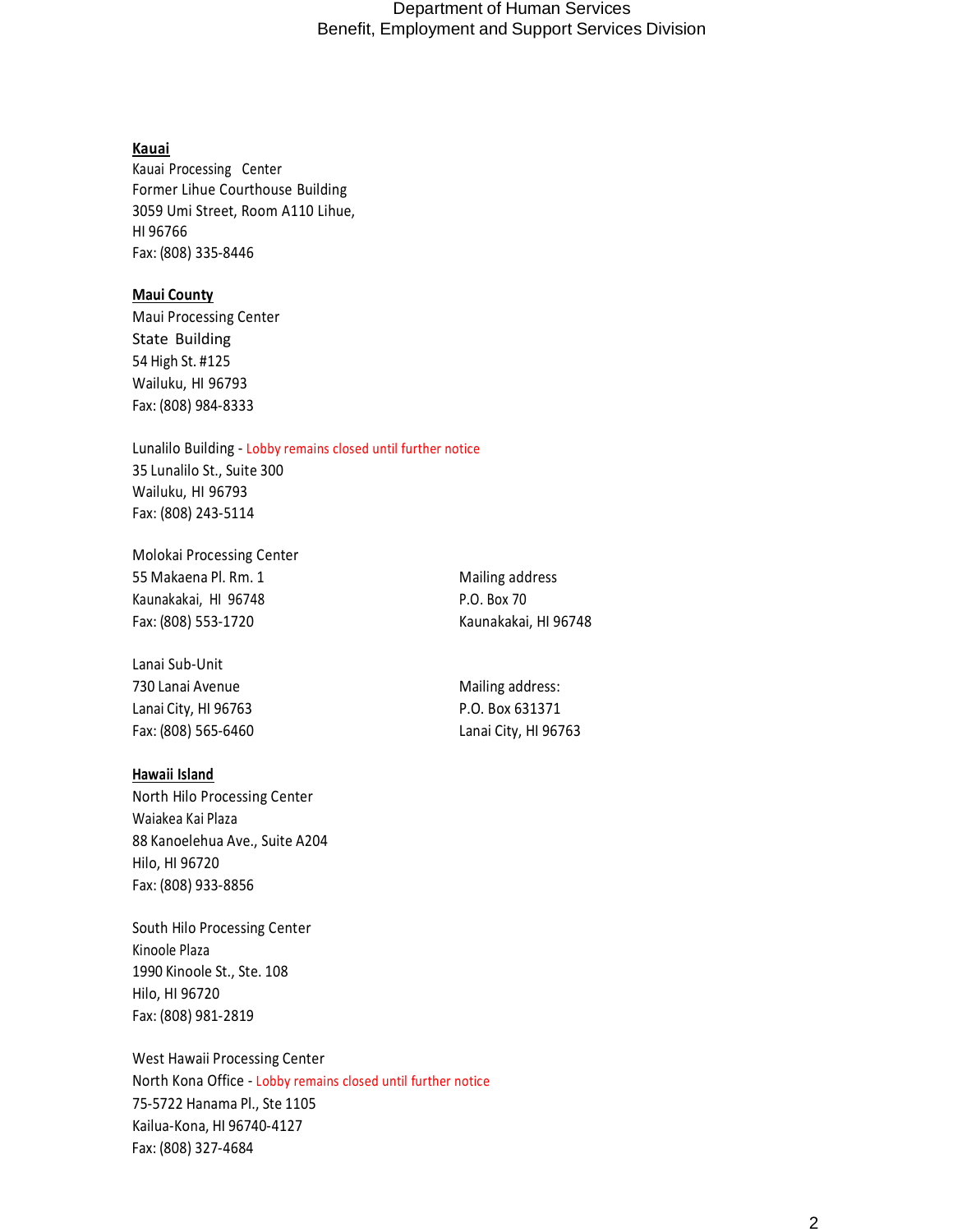South Kona Office Captain Cook Civic Center Mailing address: 82-6130 Mamalahoa Hwy. Bldg. 2 P.O. Box 225 Captain Cook, HI 96704 Captain Cook, HI 96704 Fax: (808) 323-4549

Ka'u Office - Lobby remains closed until further notice

Naalehu Civic Center Mailing address: 95-5669 Mamalahoa Hwy. P.O. Box 6 Naalehu, HI 96772 Naalehu, HI 96772 Fax: (808) 929-9500

Kamuela-Hamakua Office - Lobby remains closed until further notice State Office Building #1, Rm#110 45-3380 Mamane St. Honokaa, HI 96727 Fax: (808) 775-8858

Kohala Office - Lobby remains closed until further notice

State Office Building Mailing address: 54-3900 Akoni Pule Hwy. P.O. Box 249 Kapaau, HI 96755 Kapaau, HI 96755 Fax: (808) 889-7132

### **First-To-Work Units**

Downtown FTW Unit 1 333 North King Street, Room 100 Honolulu, HI 96817 Phone: (808) 587-3850

Downtown FTW Unit 2 677 Queen Street, Suite 400A Honolulu, HI 96813 Phone: (808) 587-5250

Waipahu FTW Unit 94-275 Mokuola Street, Room 105 Waipahu, HI 96797 Phone: (808) 675-0081

Waianae FTW Unit 601 Kamokila Boulevard, Room 138 Kapolei, HI 96707 Phone: (808) 692-7760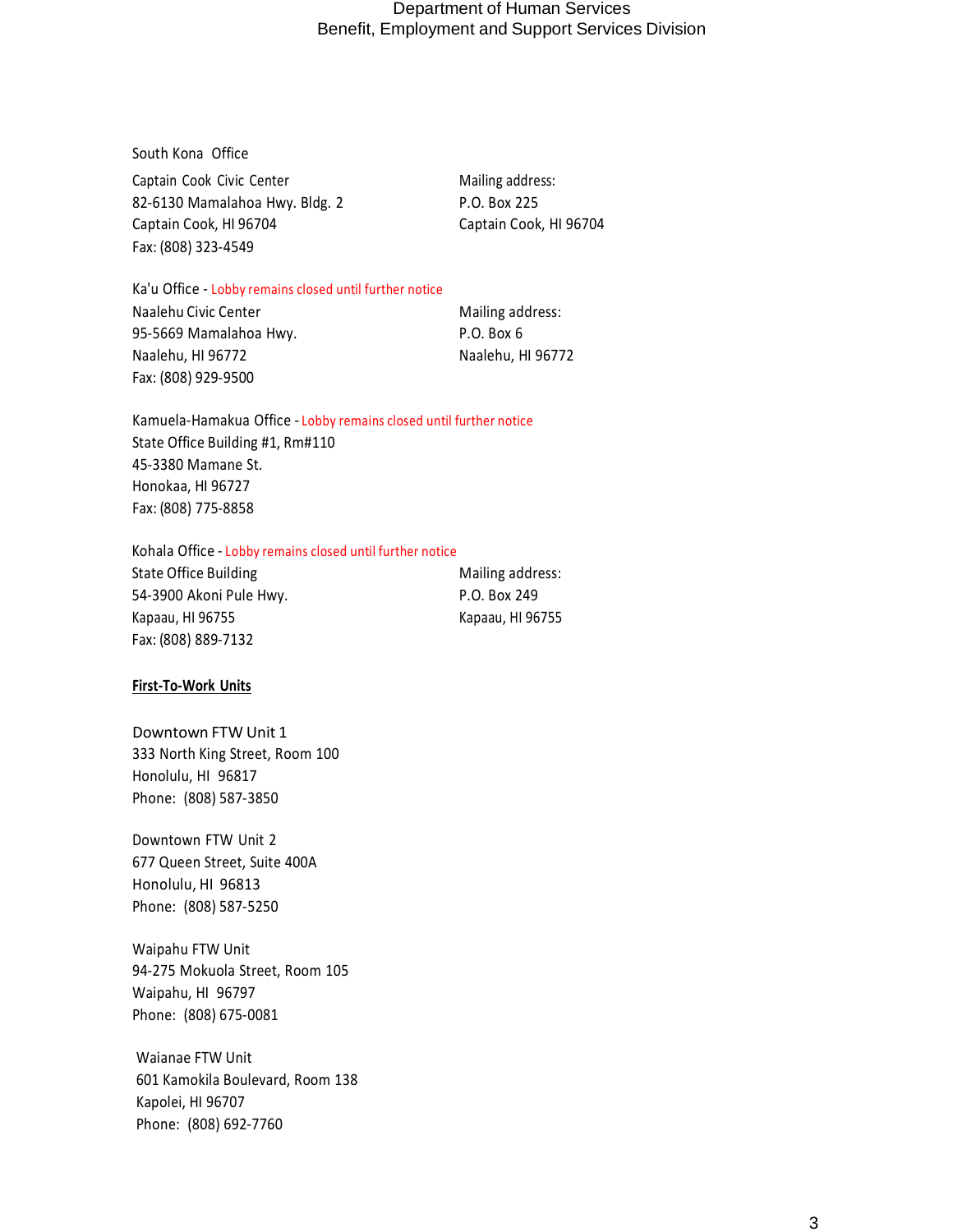Wahiawa FTW Unit 1008 California Avenue, Building B Wahiawa, HI 96786 Phone: (808) 622-6314

Kailua FTW Unit 354 Uluniu Street, Room 401 Kailua, HI 96734 Phone: (808) 266-9620

Central Hilo FTW Unit 1990 Kinoole Street, Suite 109 Hilo, HI 96720 Phone: (808) 981-7290

North Kona 2 FTW Unit <sup>2</sup> 75-5722 Hanama Place, Room 1105 Kailua-Kona, HI 96740 Phone: (808) 327-4755

Maui Central FTW Unit<sup>1</sup> 270 Waiehu Beach Road, Suite 107 Wailuku, HI 96793 Phone: (808) 243-5866

Services Molokai Kauai South FTW Unit 3059 Umi Street, Suite 104 Lihue, Hawaii 96766 Phone: (808) 241-3679

 FTW West Oahu 338 Kamokila Blvd., Suite 206 Kapolei, HI 96707 Phone: (808) 792-5090

FTW East Oahu 1075 South Beretania Street, Room 200 Honolulu, HI 96814 Phone: (808) 521-9675

FTW Maui County 250 Alamaha Street, Suite N16B Kahului, HI 96732 Phone: (808) 442-8914